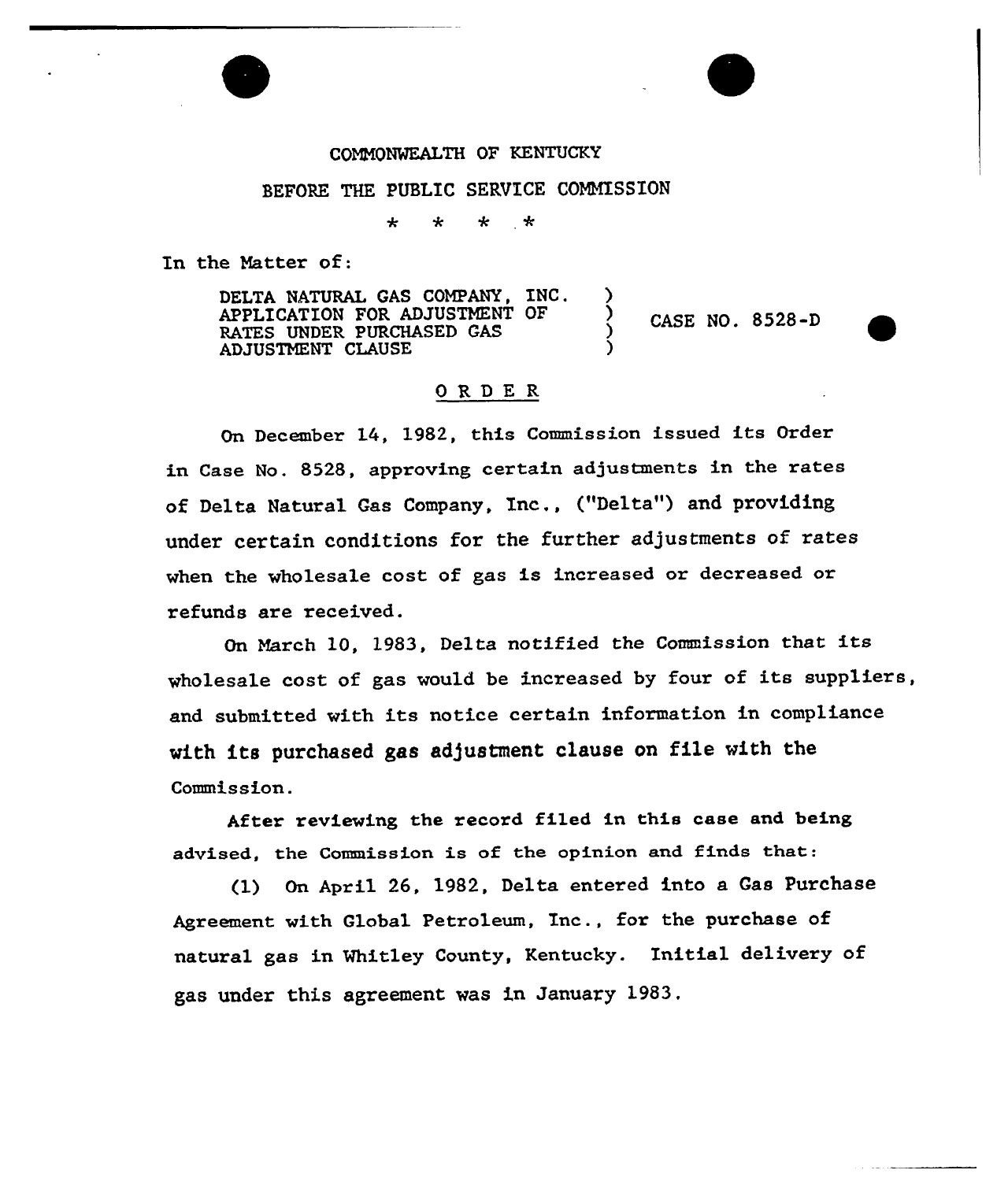(2) On February 17, 19S3, Delta received notification from one of its suppliers. Graham-Michaelis Corporation, of an increase in the wholesale cost of gas effective April 1, 1983.

(3) Delta previously filed, in Case No. 8528-B, a copy of the Gas Purchase Agreement dated October 27, 1982, with Welch Bros. Oil and Gas Inc. ("Welch Bros."). Delta's requested wholesale rate provided for in this agreement of \$3.00 per Mcf was reduced to \$2.59 per Mcf by the Commission's Order because Welch Bros. had not completed the necessary well pricing determination filing requixements. Delta has submitted a copy of the Welch Bxos. application for a Natural Gas Policy Act ("NGPA") Section 103 classification for the well covered by the above-referenced agreement, and has requested approval of the wholesale rate of \$3.00 pex Mcf.

(4) Effective Apxil 1, 19S3, Delta will experience an increase in the cost of gas purchased from Weaver Oil & Gas Corporation in Bell County, Kentucky.

(5) Delta's subsidiary, Lauxel Valley Pipe Line Company, will experience, effective April 1, 1983, an increase in the wholesale cost of gas it purchases locally from the Weaver-Hamilton partnership. The price of gas purchased under this agreement is subject to Section 102 of the NGPA.

 $-2-$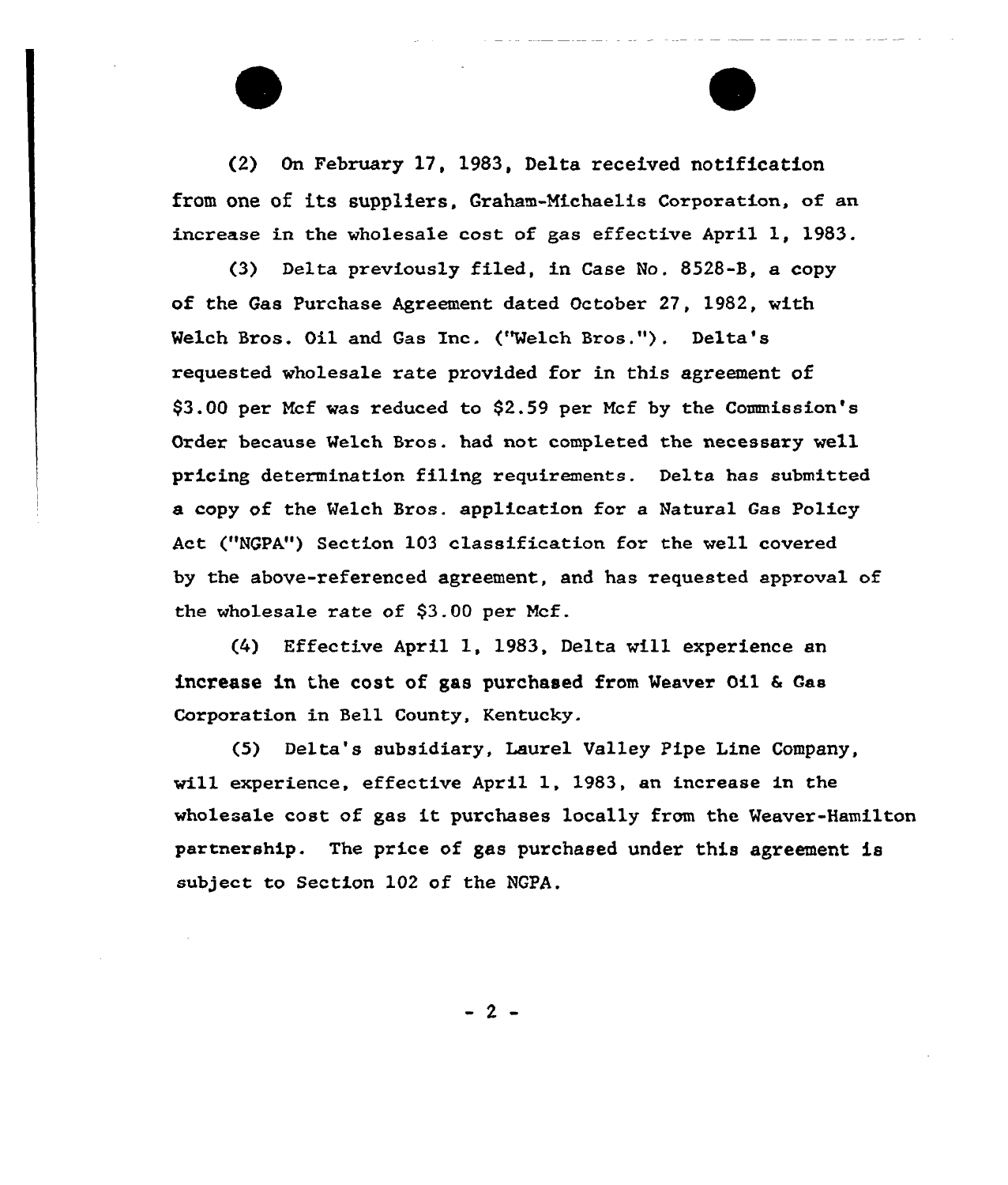(6) During the 12 months ending January 1, 1983, Delta purchased the majority of its gas from local producers. As a result of this mix in purchased gas, Delta's average wholesale cost of gas has decreased in the amount of \$88,540 or 1.73 cents per Mcf.

(7) Delta's adjustment in rates under the purchased gas adjustment provisions approved by the Commission in its Order in Case No. 8528 dated December 14, 1982, is fair, just and reasonable and in the public interest and should be effective with gas supplied on and after April 1, 1983.

IT IS THEREFORE ORDERED that the rates in Appendix <sup>A</sup> be and they hereby are approved, effective for gas supplied on and after April 1, 1983.

IT IS FURTHER ORDERED that within 30 days after the date of this Order, Delta shall file with this Commission its revised tariffs setting out the rates authorized herein.

Done at Frankfort, Kentucky, this 29th day of Harch, 1983.

PUBLIC SERUICE COMMISSION

Commis sioner

ATTEST:

Secretary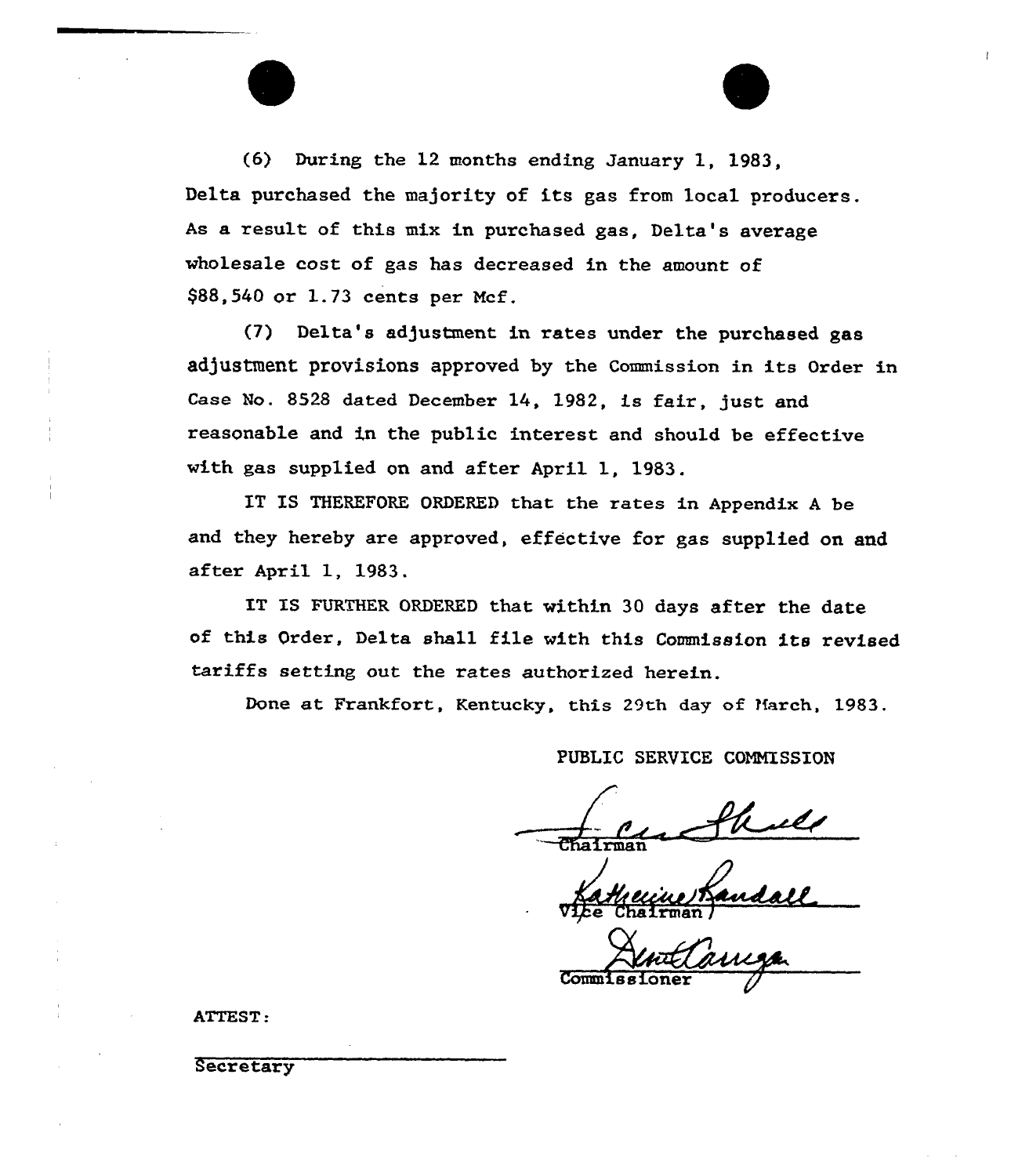



سيستعد سيست

### APPENDIX A

APPENDIX TO AN ORDER OF THE PUBLIC SERVICE COMMISSION IN CASE NO. 8528-D DATED MARCH 29, 1983

The following rates and charges are prescribed for the customers in the areas served by Delta Natural Gas Company, Inc. All other rates and charges not specifically mentioned herein shall remain the same as those in effect under the authority of the Commission prior to the date of this Order.

# RATE SCHEDULE <sup>G</sup> - GENERAL SERVICE

#### APPLICABILITY:

Applicable within all service areas served by Delta, namely: Owingsville, Sharpsburg, Bath County, Camargo, Montgomery County, Frenchburg, Menifee County, Kingston-<br>Terrill, Madison County, Stanton, Clay City, Powell County,<br>Garrard County, Berea, Salt Lick, Midland, Nicholasville,<br>Wilmore, Jessamine County, Jeffersonville, Clea

#### AVAILABILITY:

Available for general use by residential, commercial and industrial customers.

### CHARACTER OF SERVICE:

Firm--with the reasonable limits of the company's capability to provide such service.

### RATES:

General Sarvice--

Monthly Customer Charge - \$2.90 per delivery point per month.

|  | $1 - 5,000$ Mcf<br>$5,001 - 10,000$ Mcf<br>Over - 10,000 Mcf | $$5.8301$ per Mcf<br>5.5801 per Mcf |  |
|--|--------------------------------------------------------------|-------------------------------------|--|
|  |                                                              | 5.3301 per Mcf                      |  |